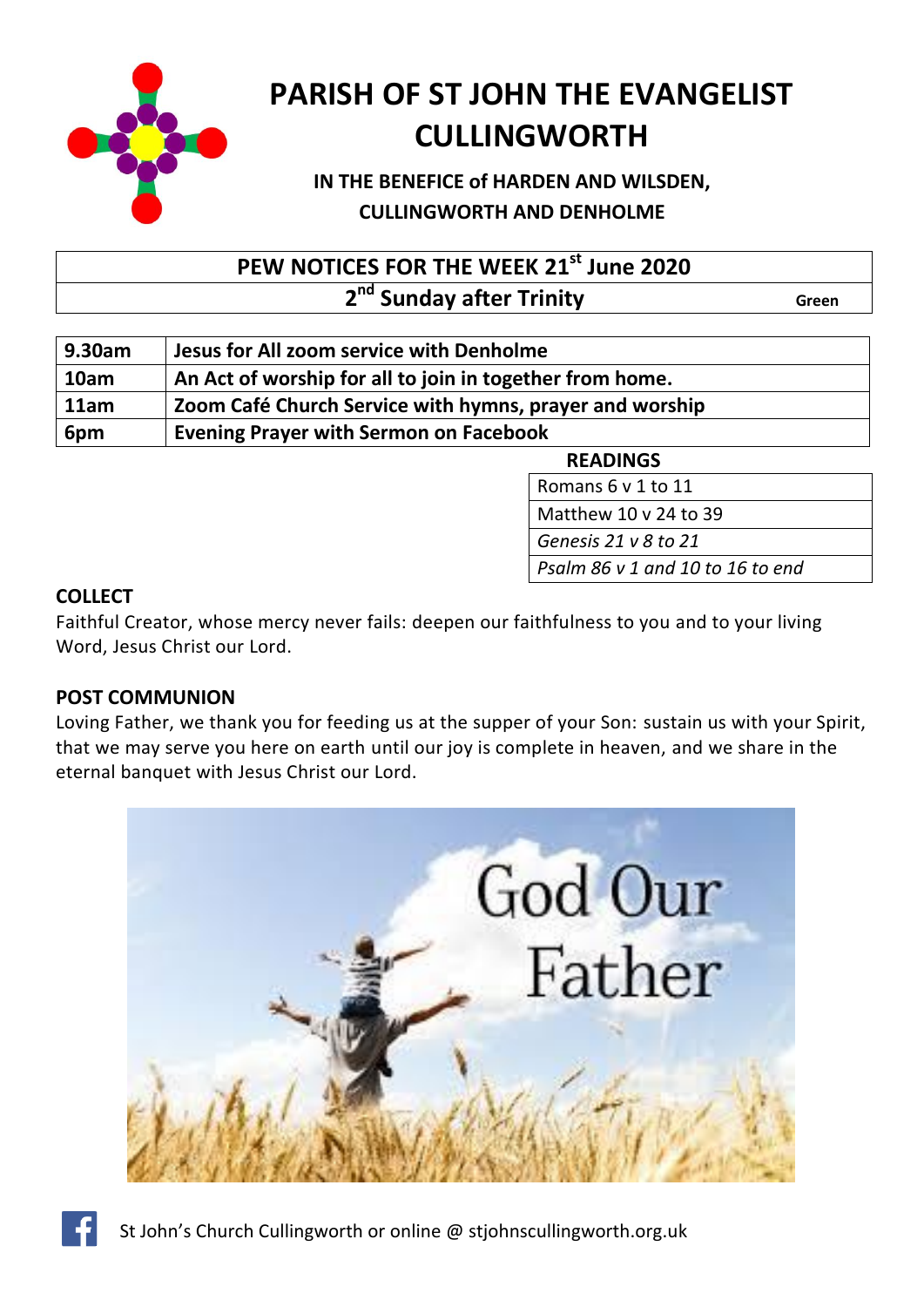#### **FOR YOUR PRAYERS THIS WEEK**

- Our Bishops, Nick and Toby, Archdeacon Andy, local clergy, Readers and families.
- For Richard, Suzy and Liz and their ministry throughout the benefice.
- For our Churchwardens, PCC officers and members
- For healing to all those we know who are sick, particularly for Jill's mother, Bob Evans, Sue and Tony's daughter Helen, Joanna Rushton, Marjorie Davies, Mavis and Gordon Nevill, Malcolm and Di Halliday and Joe and Kathleen Sweeny
- For our Churches Together in Harden, Wilsden, Cullingworth and Denholme
- For our country and all those affected by the current national coronavirus crisis.
- For families with children as they face a time of change and uncertainty
- For anyone working in the health service, doctors surgeries, hospitals and residential homes
- For those in government, that they will work compassionately and justly for all.
- For Food Banks as they meet new demands and for those who need their help.
- The work of Christians against poverty CAP
- Lonely and housebound people in our villages and for the quiet volunteers who support them
- Newcomers to Cullingworth that our church may make our presence and message known.

### **Prayer for Second Sunday after Trinity**

**May you have discernment to see whom to serve. May you have wisdom to know how to serve. May you have strength to serve as a faithful disciple of the Lord Jesus Christ.**

#### **Thursday Morning Prayers with Richard on Zoom @11am**

Please feel free to invite others along. Everyone can come along. Meeting ID: 839 5275 7402 Password: Spirit



Prayer Requests: Do let people know that they can send any requests to us and we will respond and pray for everyone. The email address is: [say14me@hotmail.com](mailto:say14me@hotmail.com)

# **Weekly Services -**

**Morning Prayer at 8am with Richard Evening Prayer at 5pm with Richard Night Prayer at 9pm with Suzy**

**Evening prayer with sermon each Sunday with Suzy at 6pm** 

**Please join on the Benefice Facebook page each day with a live streaming of the service or you can catch up at a time to suit.**

If people need assistance, support, food or medicine deliveries or just a chat, please contact Richard or Suzy. Please respect day off – Suzy Tuesday, Liz Monday and Thursday and Richard Saturday; only make home phone calls between 9 am and 9 pm

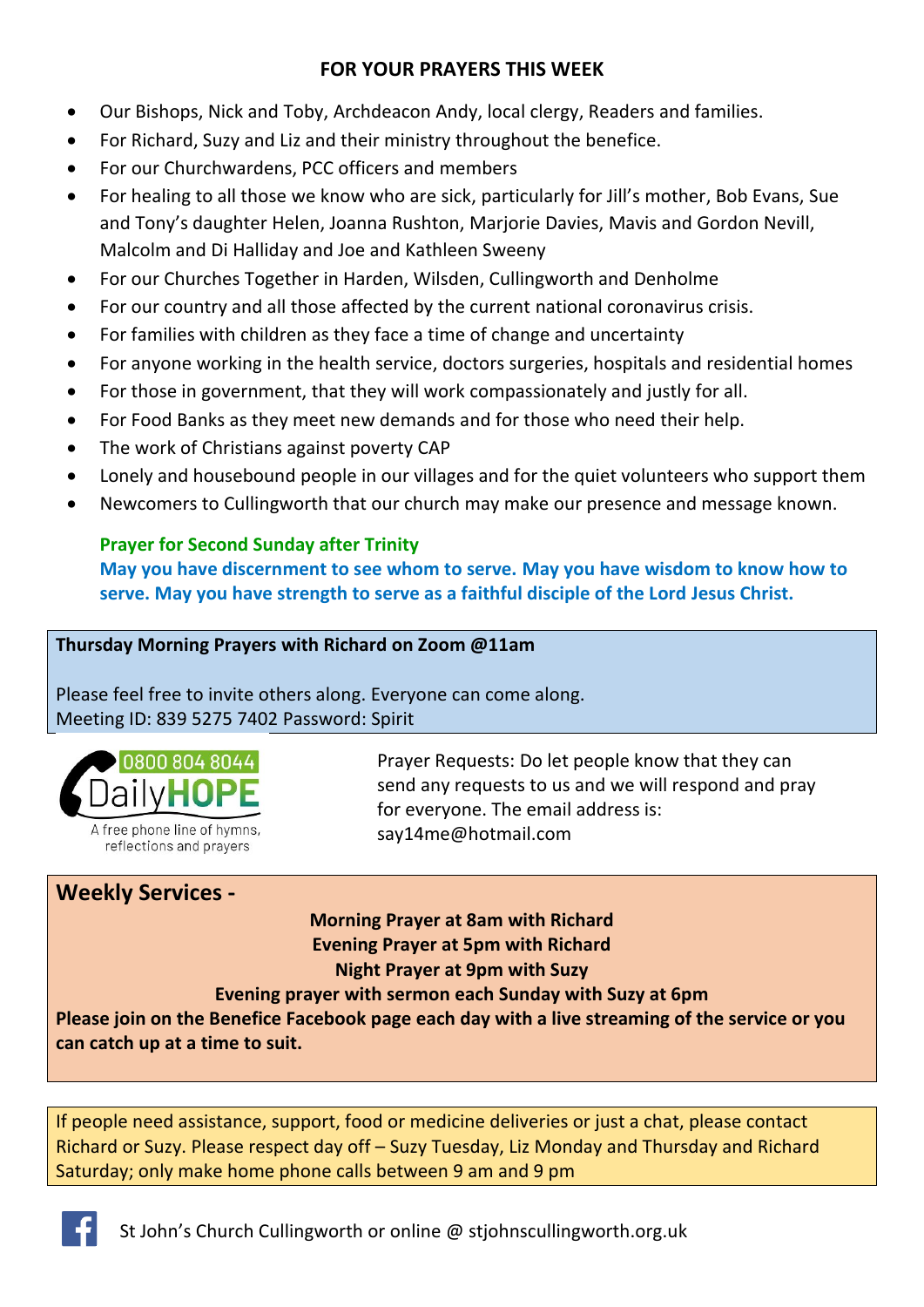#### **OUR TEAM AT ST JOHN'S**

| Team Rector:                  | <b>Revd Richard Burge</b> | 273758      |
|-------------------------------|---------------------------|-------------|
| Team Vicar:                   | <b>Revd Suzy McCarter</b> | 270687      |
| <b>Associate Priest</b>       | Revd Liz Moy              | 645991      |
| <b>Church Wardens:</b>        | Candida McKay             | 272906      |
|                               | Robert Smith              | 273068      |
| <b>Baptism Visitor:</b>       | Candida McKay             | 272906      |
| <b>Bereavement Visitor</b>    | June Humes                |             |
| Verger                        | Sandra Pattinson          | 957181      |
| <b>Benefice Administrator</b> | Helen Ludkin              | 07788848830 |

#### **FUNDRAISING**

A very big Thank you to everyone for their generous donations to the church; we are very grateful for the way that people have continued to support the churches financially. Thank you!

**Money donated as "coffee money" during June and July will support the work of CAP, Christians Against Poverty. If you wish to make a donation please can you make this to St Johns PCC (details below) adding your surname and CAP as the reference.**

#### **The Coop has our food collection box that is normally in St Johns Room**

#### **EASY FUNDRAISING FOR YOUR ON-LINE PURCHASES**

If you register with easyfundraising.org.uk and state cause as Cullingworth St. John the Evangelist we at Church receive a % of what you spend.



## **Church Finances:**

**Please can you support St John's with your continued giving? It is important that we can pay our bills but we are struggling to pay our Share to the Diocese. With no room hire income, our usual Sunday collection or other fundraising, we continue to rely on the generosity of our congregation and the village.If you do not usually give your offerings electronically, but can do so during this time when we are not able to meet in church, it would really help our cash flow and to continue our good works. Thank you.**

# **Donations or Regular Giving may be done by sending your gift to**

**St. John's PCC Sort Code 20-45-14 account number 60703532. Please include your name as a reference or we will be unable to thank you.**

**We are wholly dependent upon your generosity.**

**You can scan this code to give a donation through "Give a Little"**



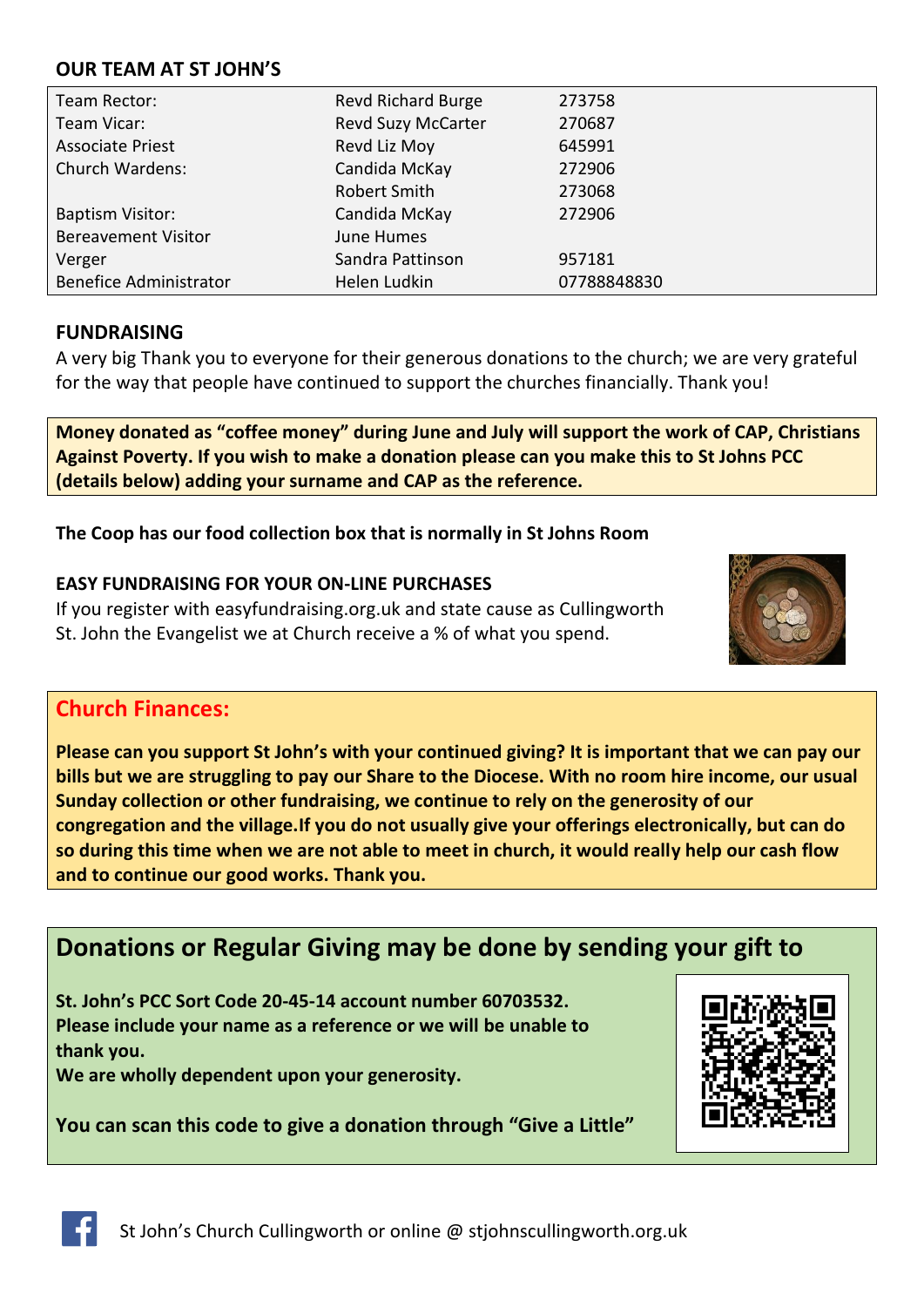#### **LIGHT A CANDLE @ 8.30pm**

To share the Light of Christ and to let those around us know we are thinking about and praying for them at this time, place a candle in one of the windows of your homes at 8.30pm till 9pm on each evening. Make sure you light it safely! If you have a pretend candle that would be even better. "It will be a sign of solidarity and hope in the light of Christ that can never be extinguished."

**QUIZ:** This week's quiz will be on Tuesday 23 June at 7pm; this will be hosted by the Miller Family who also won the quiz this week with some fast Countdown conundrums. We will invite everyone who has been in one of the previous quizzes. If there is anyone else who wishes to join in then please contact Helen and we will get an invitation to you too.

#### **Our Sunday Services!**

We are encouraging people to join together in our written service at 10am each Sunday. This will allow people to enjoy the services on the television or to join in with our zoom Sunday service. **On Sunday 28th June there will be a Benefice Zoom service of the word at 10am.** If you would like to be part of the Zoom services then let Helen know: [beneficehwcd@gmail.com](mailto:beneficehwcd@gmail.com) or 07788 848830 and we will send you an invitation.

## **VIRTUAL ZOOM COFFEE MORNING with Suzy - Wednesday 24th June @11am**

Join with a coffee, piece of cake and plenty of chat. The meeting id is 889 594 3147 and password is church.

**THURSDAY HOUSE GROUP @ 7pm** the meeting id is 889 594 3147 and password is church.

#### **If you are not on the internet … You can join Zoom with your Telephone!!**

You can be part of the Benefice Zoom activities by phoning 02034 815240 at your normal call rate. You will need the meeting number and password which we can give you if you call Helen on 07788 848830 to let us know you would like to join in!

**Keep in Touch** - please follow our Facebook pages: If you are on Facebook search for 'St John's Cullingworth' or 'Harden, Wilsden, Cullingworth, Denholme Benefice'. There are lots of uplifting things in our Facebook community and there will be more regular features in this time when we cannot meet as we normally do! Please also remember those who are not able to use social media so why not pick up the phone for a chat. We might not be able to meet, but we can still stay in touch.

To receive the Pew Notices and mid-week notices please contact: Robert Smith on 273068 or by e-mail at [robertandjasmin@btinternet.com](mailto:robertandjasmin@btinternet.com)